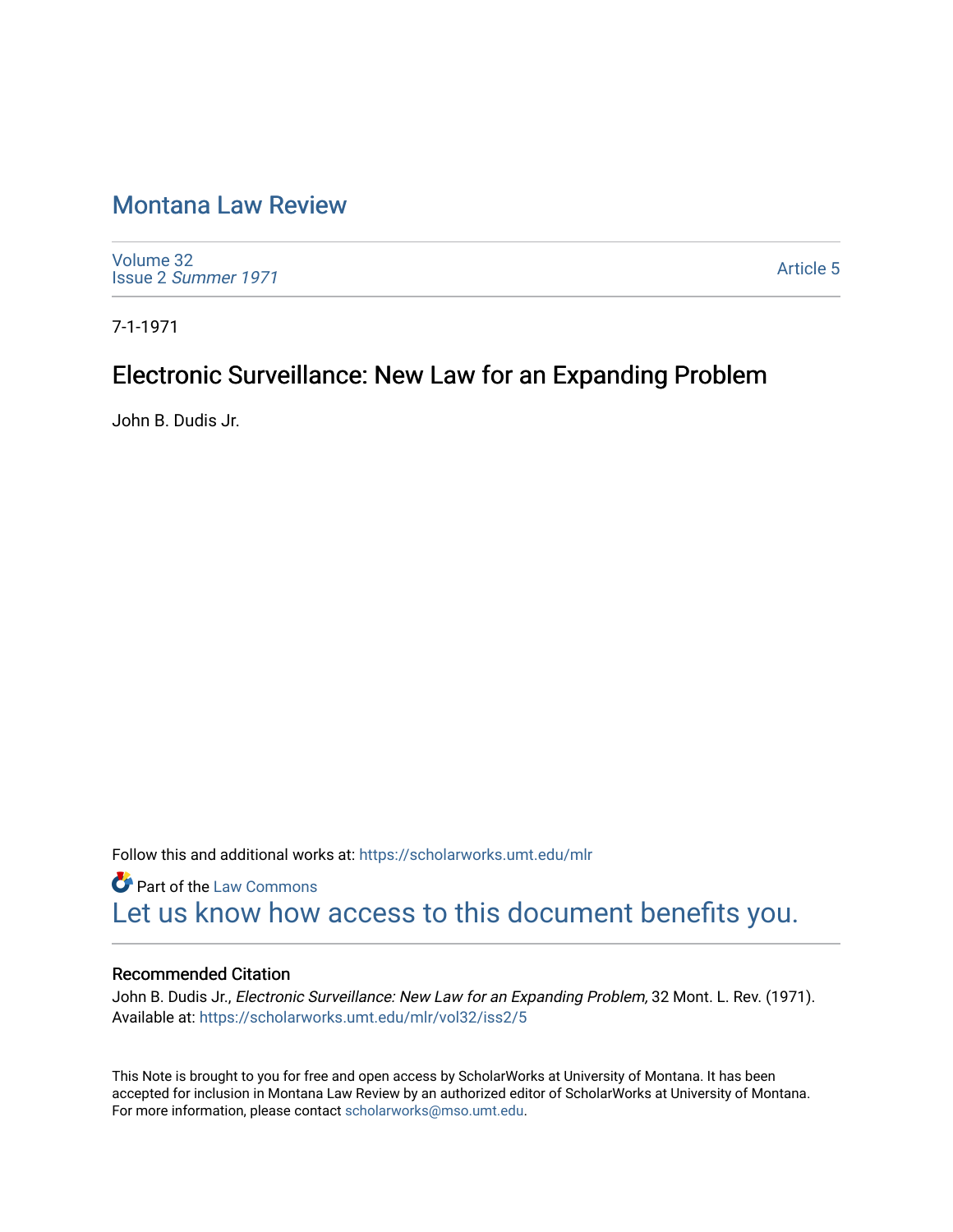#### **ELECTRONIC SURVEILLANCE: NEW LAW FOR AN EXPANDING PROBLEM**

#### *INTRODUCTION*

In the last fifty years, the world has been the benefactor of an "electronic revolution." Aided by the use of electronic technology, spacemen are able to journey to the moon, and the population of the earth is able instantaneously both to observe and to communicate with the astronauts. This "revolution" also permits men to secretly observe and record the private actions of their fellow man. Both America and the rest of the world are presently confronted with the problem of unsolicited and, in many instances, uncontrolled electronic surveillance.

#### *WIRETAPPING*

Neither wiretapping nor electronic eavesdropping are new. Both probably started during the American Civil War, for "Both Union and Confederate spies 'tapped' telegraph lines in order to secure military information."' By 1900 telegraph and elementary telephone eavesdropping had been developed into an art. "Indignation over the interception of news led to legislation in Illinois in 1895, and in California in 1905 to prohibit telephone wiretapping."2 This legislation provided the courts with a new area of litigation:

In the days when the Constitution was written, the methods of invasion of privacy were direct and sometimes even brutal. Arrests and physical searches and seizures made up the bulk of the invasions. In these cases, the victim was fully aware of the officer's actions, and could take steps to correct the situation. The private citizer<br>then, had at least a reasonable opportunity to take what shelter<br>he could under the provisions of the Constitution.... The Supreme<br>Court and the other cou electronic developments. These techniques have introduced a new concept of privacy invasion, further complicating an already difficult area. The thing seized in such cases is conversation, and the seizure may not involve physical entry, if the appropriate technique is used.'

*Olmstead v. United States4* was the first wiretapping case to reach the Supreme Court of the United States. Federal agents in Seattle were attempting to enforce the National Prohibition Act, and in the course of their investigation Federal officers tapped several telephone lines and compiled written notes on the conversations that were over-

'SENATOR EDWARD V. LONG, THE INTRUDERS 36 (1967).

*<sup>&#</sup>x27;Id.;* Ill. Stats, Telegraph and Telephone, **Ch.** 134, § **16,** and West. Cal. Penal Codes § 474 (West **1970).**

OLONG, *supra* note **1.**

<sup>&#</sup>x27;Olmstead v. United States, **277 U.S.** 438 **(1927).**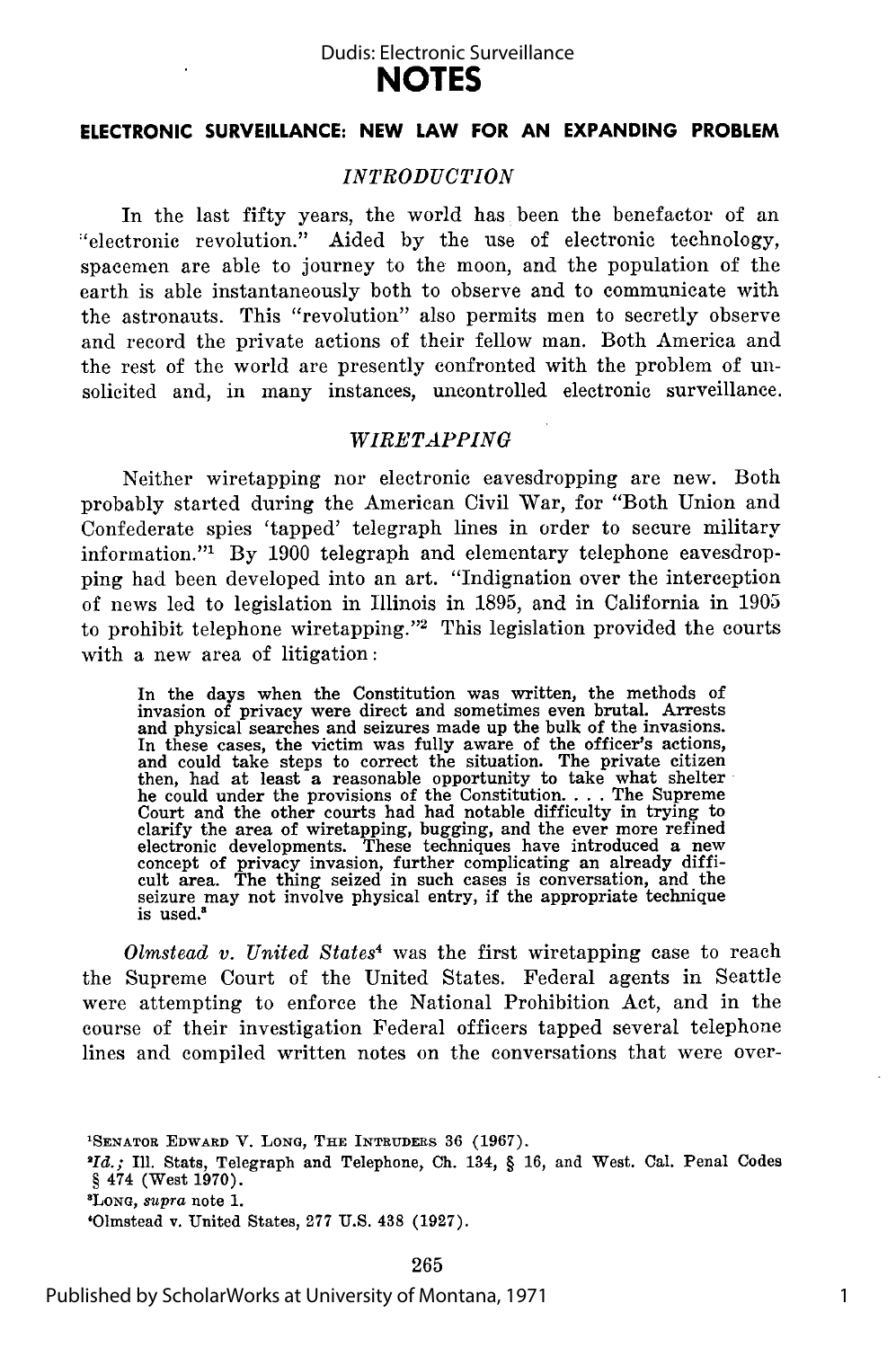heard. At the trial the defendants objected to the admission of this evidence on the grounds that wiretapping is a violation of the Fourth and Fifth Amendments to the Constitution of the United States. The trial court allowed the admission of this evidence ,and the U. S. Supreme Court, by a 5-4 decision upheld the ruling of the trial court. Chief Justice Taft stated:

The United States takes no such care of telegraphic or telephone messages as of mailed sealed letters. The amendment [4th] does not forbid what was done here. There was no seizure. The evidence was secured by the use of the sense of hearing and that only. There was no entry of the houses or offices of the defendants. Congress may, of course, protect the secrecy of telephone messages by making them, when intercepted, inadmissible in evidence in federal criminal trials, by direct legislation, and thus depart from the common law of evidence. But the courts may not adopt such a meaning to the Fourth Amendment.<sup>6</sup>

In response to this decision, Congress passed the Federal Communications Act of 1934.<sup>7</sup> Section 605 of this act prohibited any person not authorized by the sender from intercepting and divulging the contents of any communication. Federal Agencies immediately started to dispute the wording of this statute. The Justice Department interpreted a violation of Section 605 to require both an interception and a divulgence outside of the Federal Government. Federal Agencies, under this interpretation, believed that wiretapping was permissible

### *5 Id.* at 464.

*<sup>&#</sup>x27;Id.* at 465, 466. The Fourth Amendment to the Constitution states: ''The right of the people to be secure in their persons, houses, papers, and effects, against unreasonable searches and seizures, shall not be violated, and no Warrants shall issue, but upon probable cause, supported by Oath or affirmation, and particularly describing the place to be searched, and the persons or things to be seized.<br>'' $F_{\text{C}}$ 

Federal Communications Act of 1934, 47 U.S.C. § 605 (1934). This Act exempted such matters as routine work by communications workers and transmissions relating to ships in distress. § 605. No person receiving or assisting in receiving, or transmitting, or assisting in transmitting, any interstate or foreign communication by wire or radio shall divulge or publish the existence, contents, substance, purport, effect, or meaning thereof, except through authorized channels of transmission or reception, to any person other than the addressee, his agent, accounting or distributing officers of the various communicating centers over which the communication may be passed, or to the master of a ship under whom he is serving, or in response to a subpoena issued by a court of competent jurisdiction, or on demand of other lawful authority; and no person not being authorized by the sender shall intercept any communication and divulge or publish the existence, contents, substance, purport, effect, or meaning of such intercepted communication to any person; and no person not being entitled thereto shall receive or assist in receiving any interstate or foreign communication by wire or radio and use the same or any information therein contained for his own benefit or for the benefit of another not entitled thereto; and no person having received such intercepted communication or having become acquainted with the contents, substance, purport, effect, or meaning of the same or any part thereof, knowing that such information was so obtained, shall divulge or publish the existence, contents, substance, purport, effect, or meaning of the same or any part thereof, or use the same or any information therein contained for his own benefit or for the benefit of another not entitled thereto: *Provided,* That this section shall not apply to the receiving, divulging, publishing, or utilizing the contents of any radio communication broadcast, or transmitted by amateurs or others for the use of the general public, or relating to ships in distress.'' https://scholarworks.umt.edu/mlr/vol32/iss2/5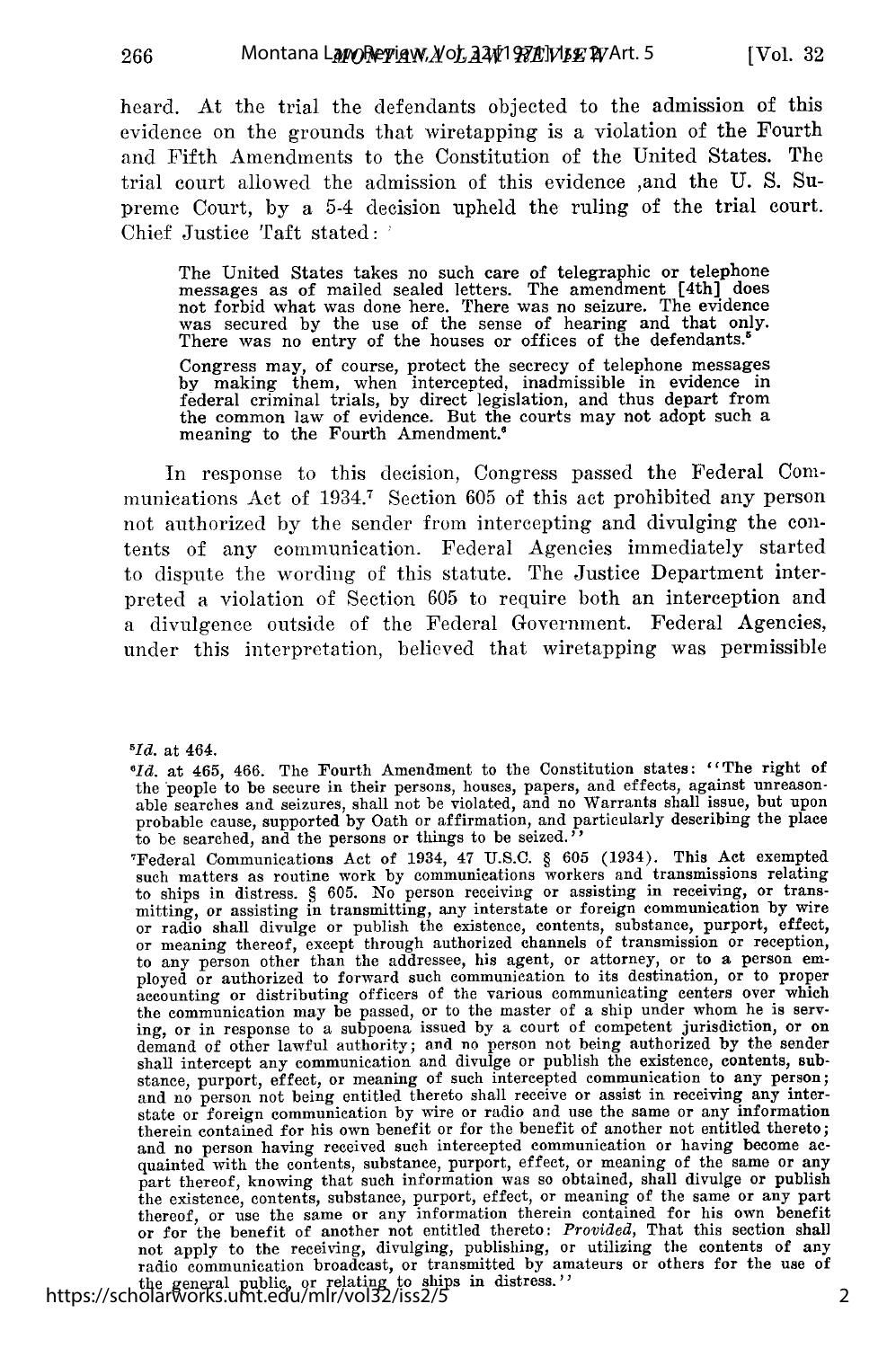provided that the contents of the intercepted message were not divulged to agencies or persons outside of the Federal Government.8

The public record shows that during the period from 1934 to 1939, the Department of the Interior, too-engaged in the tapping of wires **....** It seems safe to conclude that, during this period, wire-tapping was a routine law enforcement technique among federal agencies.'

In May of 1940, the future existence of the United States appeared to be in jeopardy. Although, officially, wiretapping was illegal, President Roosevelt, who was concerned with national security, issued this confidential memorandum to Attorney General Jackson:

I am convinced that the Supreme Court never intended any dictum in the particular case [Olmstead] which it decided to apply to the grave matter involving the defense of the Nation.

You are therefore authorized and directed in such cases as you may approve, after investigation of the need in each case to authorize the necessary investigating agents that they are at liberty to secure information by listening devices directed to conversations or other communications of persons suspected of subversive activities against the Government of the United States, including suspected spies. You are requested further more to limit these investigations so conducted to a minimum and to limit them insofar as possible so conducted to a minimum and to limit them insofar as possible to aliens.<sup>10</sup>

At the close of World War II, President Truman reinstated this memorandum, and this Presidential Order has provided the legal basis for federally conducted wiretaps. In national security cases, wiretapping is tacitly approved; however, the Federal Communications Act of 1934, which has been somewhat limited by the Omnibus Crime Control Act of 1968,1 does not permit the introduction into a trial as evidence of information obtained by the use of wiretaps.

In *Nardone v. United States*,<sup>12</sup> the Supreme Court developed the "fruit of the poisonous tree" doctrine. Any evidence, directly or indirectly, obtained through the use of an illeegal wiretap, is inadmissible. In order for evidence to be admissible at the trial, the prosecution must show that a causal connection did not exist between the illicit wiretapping and the Government's proof. All evidence presented by the Government must be obtained from an "independent source" and be free from the "taint" of an illegal wiretap.<sup>13</sup>

8 LONG, *supra* note 1 at 138.

"Omnibus Crime Control and Safe Streets Act of 1968, Title III, 18 U.S.C.A. Chapter 119, § 2510-2520.

"Nardone v. United States, 308 U.S. 338 (1937).

*lId.* at 341.

Published by ScholarWorks at University of Montana, 1971

*Old.* at 87.

*<sup>&#</sup>x27;OId.* at 89.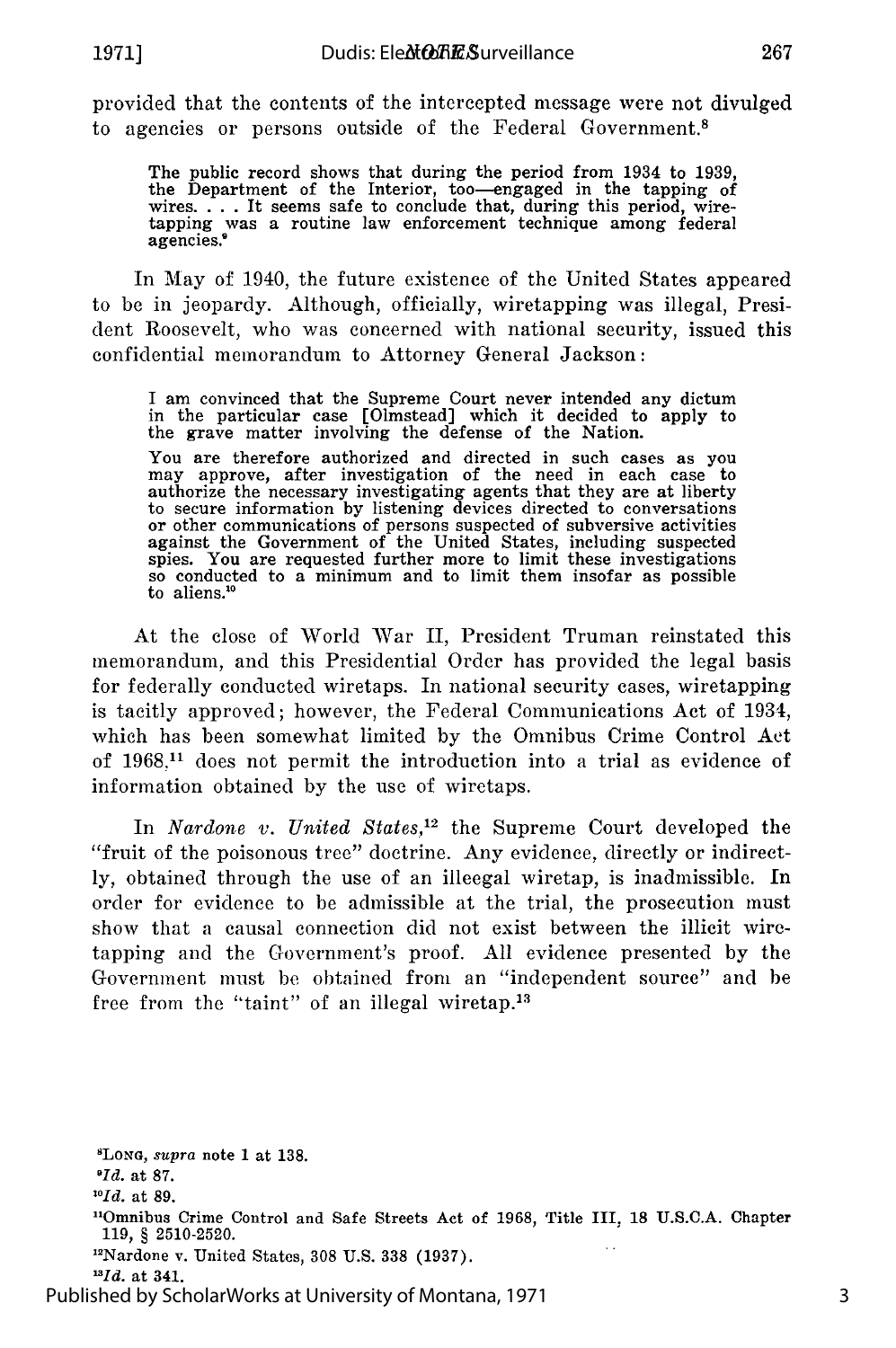[Vol. **32**

## *ELECTRONIC INVASIONS OF PRIVACY BY MEANS OTHER THAN WIRETAPPING*

Section 605 of the Federal Communications Act of 1934 was construed in *Goldman v. United States14* to apply only to telephonic and telegraphic communications. Invasions are still possible by use of hidden microphones or "by wiring" an acquaintance of the suspect in order to obtain incriminating evidence. The suspect will, hopefully, trust and openly converse with the "wired" informer, and the concealed microphone or tape recorder will relate the intentions of the suspect to the police.

It was held in *Silverman v, U.S <sup>15</sup>*and in *Clinton v. Commonwealth'6* that an invasion of the suspect's home actually takes place when the police drive an electronic device, *i.e.,* a "spike mike," into the wall of a house. This action is considered to be a violation of the suspect's Constitutional rights that are guaranteed by the Fourth and Fifth Amendments to the Constitution of the United States.

The Supreme Court has taken a different position when the police use an informer who is "wired for sound." Police will usually attach a hidden microphone to an informer in hopes that the informer will be successful in engaging the suspect in an incriminating conversation, which will be either recorded on tape or transmitted to a police officer located away from the vicinity of the conversation. In *On Lee v. United States,17* the Supreme Court, in a 5-4 decision, held that this type of police action was not an unreasonable search and seizure; therefore, the conviction of On Lee, based on this evidence, was affirmed.

In *Lopez v. United States*,<sup>18</sup> one Lopez, in attempting to conceal a tax liability, offered to Davis, who was a Federal Revenue Agent, a \$420 bribe to conceal this tax problem. Davis reported this attempted bribe to his superiors, who instructed Davis to play along with the scheme. Davis was then given a pocket recorder that enabled him to obtain incriminating evidence against Lopez. The Supreme Court held that the recording was not unconstitutionally obtained. The government did not commit an unlawful invasion of the premises of Lopez.

<sup>&</sup>quot;'Goldman v. United States, **361 U.S. 129** (1942).

<sup>&#</sup>x27;5Silverman v. United States, **365 U.S. 505 (1961).**

<sup>&</sup>quot;Clinton v. Commonwealth, 204 Va. **275, 130 S.E.2d** 437 **(1963).**

**<sup>&</sup>quot;7On** Lee v. United States, 343 **U.S. 747,** 749 **(1952).** 'Chin Poy, an old acquaintance and former employee of petitioner, entered the latter's laundry and engaged him in conversation, in the course of which petitioner made incriminating statements which led to his conviction for narcotic offenses. Unknown to petitioner, Chin Poy was a 'wired for sound' under-cover agent and the small microphone concealed on his person transmitted all sounds to a narcotics agent **. ..** stationed outside the laundry with a receiving set. Chin Poy was not called to testify about petitioner's incriminating statements-probably because 'the very defects of character and blemishes of record which made On Lee trust him with confidences would make a jury distrust his testimony'but the narcotics agent was allowed to relate the conversation as heard with the aid of his receiving set."

<sup>&</sup>quot;'Lopez v. United States, **373 U.S.** 427 **(1963).** https://scholarworks.umt.edu/mlr/vol32/iss2/5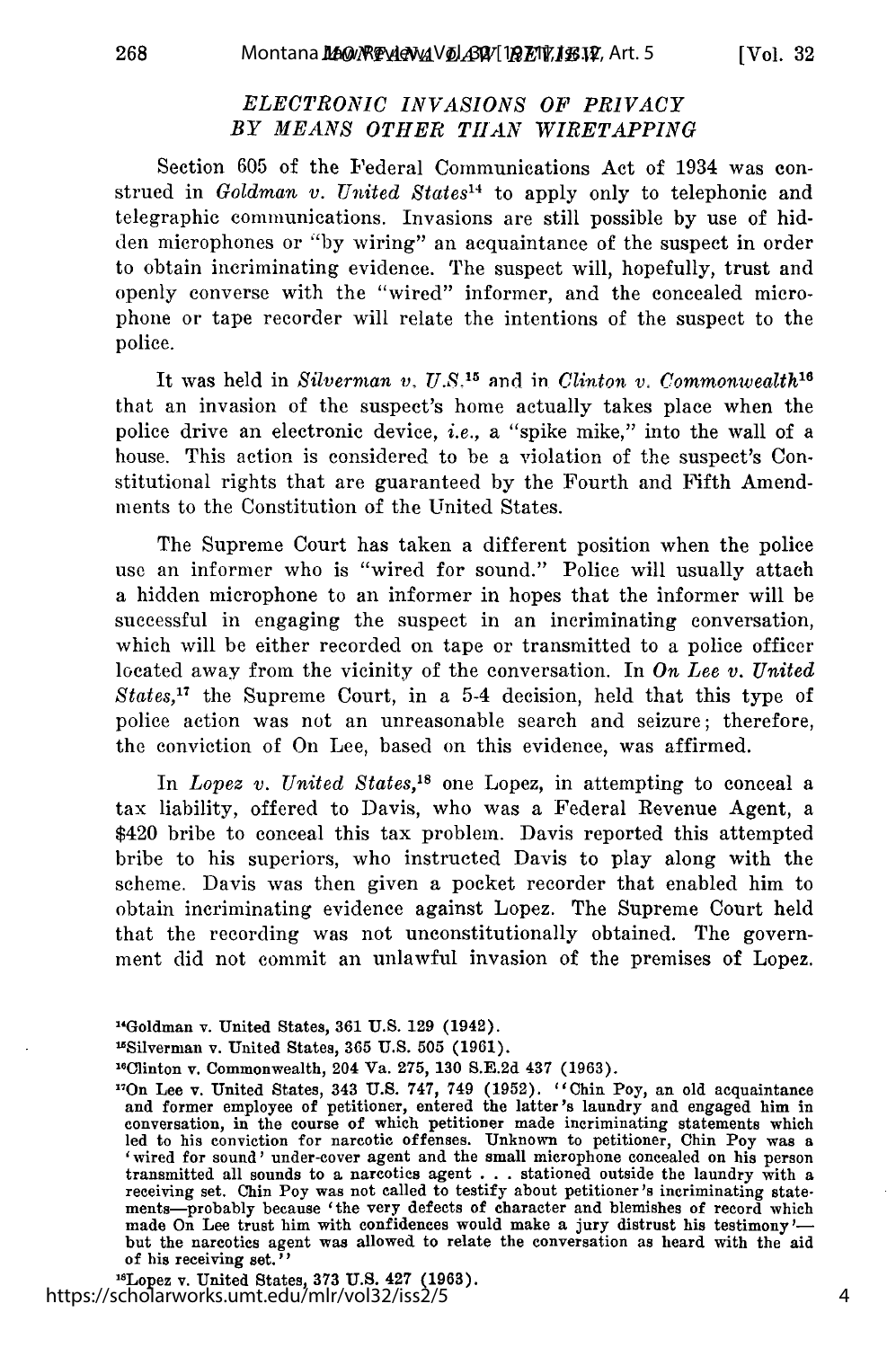The recording merely substantiated the testimony of the agent's memory, and the conversation between the agent and Lopez should be disclosed with the recording as proof of the actual contents of the conversation.

The Supreme Court reaffirmed the *Lopez19* decision in *Osborn v. United States.2 0* Osborn was an attorney for Teamster President James Hoffa. Osborn hired one Vick, who had gained the confidences of Osborn and Hoffa but in reality was an under-cover police officer ,to make background investigations of prospective jurors for Hoffa's criminal trial. Osborn discovered that Vick's cousin was a prospective member of Hoffa's jury, and Vick was told by Osborn to approach this cousin to see if he would be susceptible to a bribe. Vick reported this incident to government officials. Government attorneys obtained a federal district court's permission to conceal a tape recorder on Vick in order to determine whether Vick's allegation about Osborn was true. Vick then reported to Osborn that the cousin of Vick would be "susceptible to money for hanging the jury." Osborn offered the cousin, through Vick, \$10,000 for "hanging" the jury. The Supreme Court held (7-1) that on these facts the use of the recording device was permissible and consequently the recording itself was properly admitted.

U.S. v. White, $21$  which was decided on April 5, 1971, is the latest case law in this area. In a 6-3 decision, the Supreme Court held that government agents may send informers into the homes of narcotics suspects with hidden radio transmitters and use this recorded conversation as evidence for the prosecution.

## *CURRENT CASE LAW AND TITLE III OF THE FEDERAL OMNIBUS CRIME CONTROL ACT<sup>22</sup>*

In *Berger v. New York,23* the Supreme Court of the United States held that any evidence obtained by means of electronic surveillance would be inadmissible unless the police had (1) obtained authorization from a court of competent jurisdiction; (2) established strong probable cause that a crime had been, was being, or was about to be committed; and (3) shown strong necessity for immediately obtaining the evidence. The Court further required that the person to be subjected to electronic surveillance be specifically identified, and required that a definite time limit be set for the surveillance period. If these requirements were not satisfied, the suspect's Constitutional "right to privacy," derived from

*1 <sup>9</sup> d.*

'Osborn v. United States, 385 U.S. 323 (1966).

'Berger v. New York, 388 U.S. 41 (1967).

Published by ScholarWorks at University of Montana, 1971

269

<sup>&</sup>lt;sup>1</sup>U.S. v. White, 39 U.S.L.W.4387, .... U.S. .... (April 5, 1971). The Supreme Court with Justice Byron R. White delivering the opinion, stated at 4389 that this electronic surveillance was not within "expectations of privacy [that] are constitutionally<br>
'justifiable'—what expectations the Fourth Amendment will protect in the absence of a warrant."

<sup>&#</sup>x27;Omnibus Crime Control and Safe Streets Act of 1968, Title 11, 18 U.S.C.A. Chapter 119, § 25-10-2520.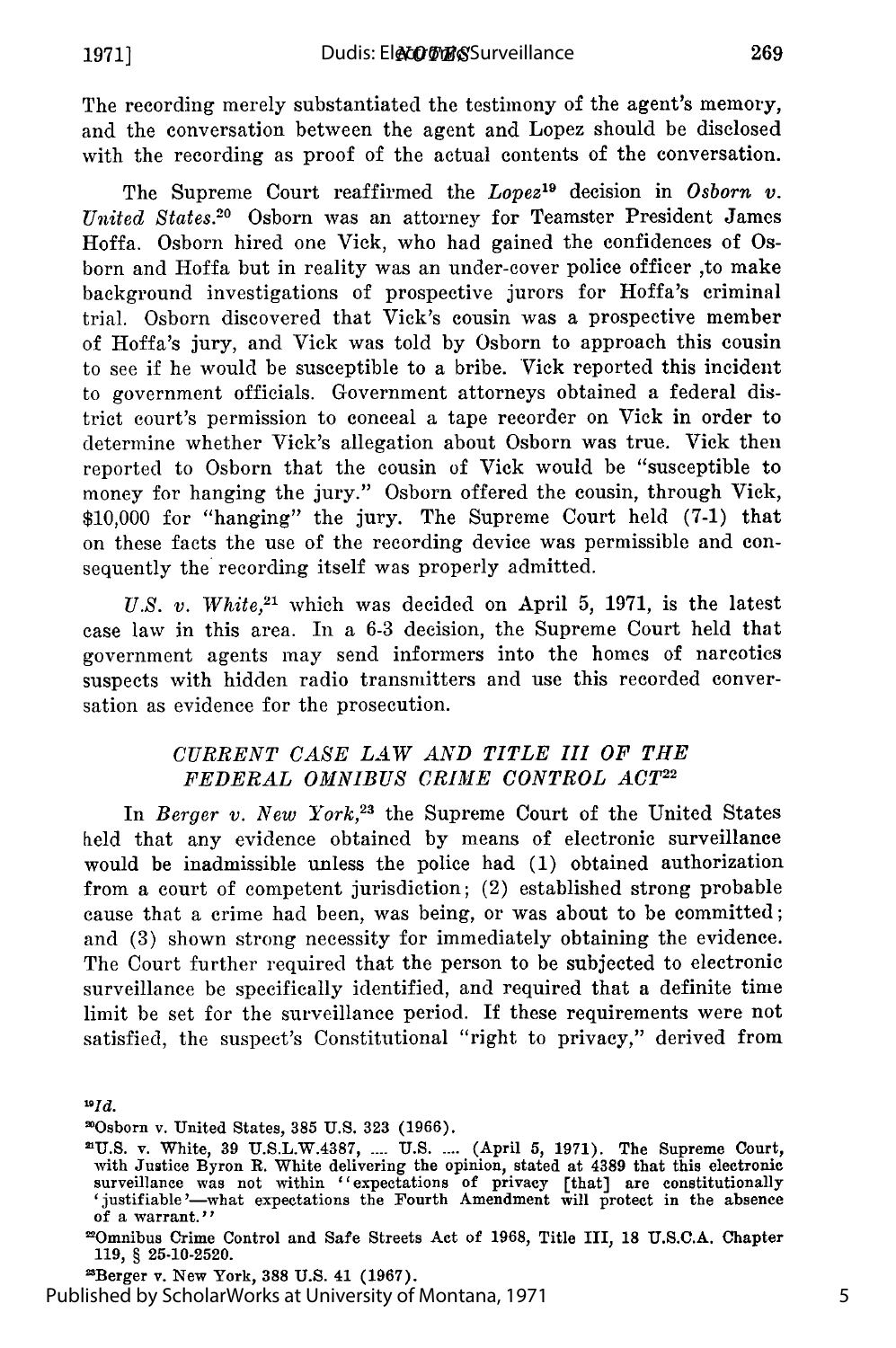the Fourth and Fourteenth Amendments to the Constitution, would be violated and the evidence would not be admissible in any subsequent prosecution. In *Katz v. United States*,<sup>24</sup> decided shortly after Berger, the Supreme Court extended the Fourth Amendment's<sup>25</sup> protection to the entirety of the individual's surroundings. In *Katz26* the F.B.I. had an electronic listening and recording device located in the roof of a public telephone booth from which Katz made phone calls, and his interstate gambling activities were recorded and used during Katz's trial as evidence. In a decision consistent with the rationale in *Berger,27* the Supreme Court held that the recordings were unlawfully obtained and were therefore inadmissible as evidence.

Title III of the Federal Omnibus Crime Control Act<sup>28</sup> now governs the use of all electronic surveillance in the United States at both the federal and local levels. The Act, passed shortly after the *Berger29* case, embodies most of the *Berger30* requirements. The provisions of this Act apply to both private persons and law enforcement personnel. All surveillances not authorized by these provisions are strictly prohibited, and severe criminal and civil penalties are provided for violations.<sup>31</sup>

24Katz v. United States, 389 U.S. 347 (1967).

nOlmstead, *supra* note 4 at 465, 466.

"Katz, *supra* note 24.

'Berger, *supra* note 23.

2Omnibus Crime Control and Safe Streets Act of 1968, Title III, 18 U.S.C.A. Chapter 119, § 2510-1520.

'Berger, *supra* note 23.

*sId.*

270

3Omnibus Crime Control and Safe Streets Act of 1968, Title III, 18 U.S.C.A. Chapter ommous Grime Control and Sate Streets Act of 1905, 11de 111, 15 0.S.C.A. Chapter<br>119, § 2510-2520. *''*§ 2511. Except as otherwise specifically provided in this chapter<br>any person who (a) willfully intercepts, endeavors to person to intercept or endeavor to intercept, any wire or oral communication; (b) willfully uses, endeavors to use, or procures any person to use or endeavor to use any electronic, mechanical, or other device to intercept any oral communication when-(i) such device is affixed to, or otherwise transmits a signal through, a wire, cable, or other like connection used in wire communication; or (ii) such device transmits communications by radio, or interferes with the transmis (iii) such person knows, or has reason to know, that such device or any component thereof has been sent through the mail or transported in interstate or foreign combusiness or other commercial establishment the operations of which affect interstate or foreign commerce; or (B) obtains or is for the purpose of obtaining information relating to the operations of any business or other commercial establishment the operations of which affect interstate or foreign commerce; or (v) such person acts in the District of Columbia, the Commonwealth of Puerto Rico, or any territory or possession of the United States; (c) willfully discloses, or endeavors to disclose, to any other person the contents of any wire or oral communication, knowing or having<br>reason to know that the information was obtained through the interception of a wire<br>or oral communication in violation of this subsection; For order communication in violation of this subsection; or (d) willfully uses, or en-<br>deavors to use, the contents of any wire or oral communication, knowing or having<br>reason to know that the information was obtained thro \$10,000 or imprisoned not more than five years, or both."

The telephone company provides a signal for your protection as the "use of a recorder without recorder-connector equipment containing a tone-warning device is contrary to the company's tariffs and is not permitted. If you do not want a record made of what you are saying, ask the person with whom you are talking to disconnect the recording machine. When it is disconnected you will no longer hear the https://scholarworks.umt.edu/mlr/vol32/iss2/5

6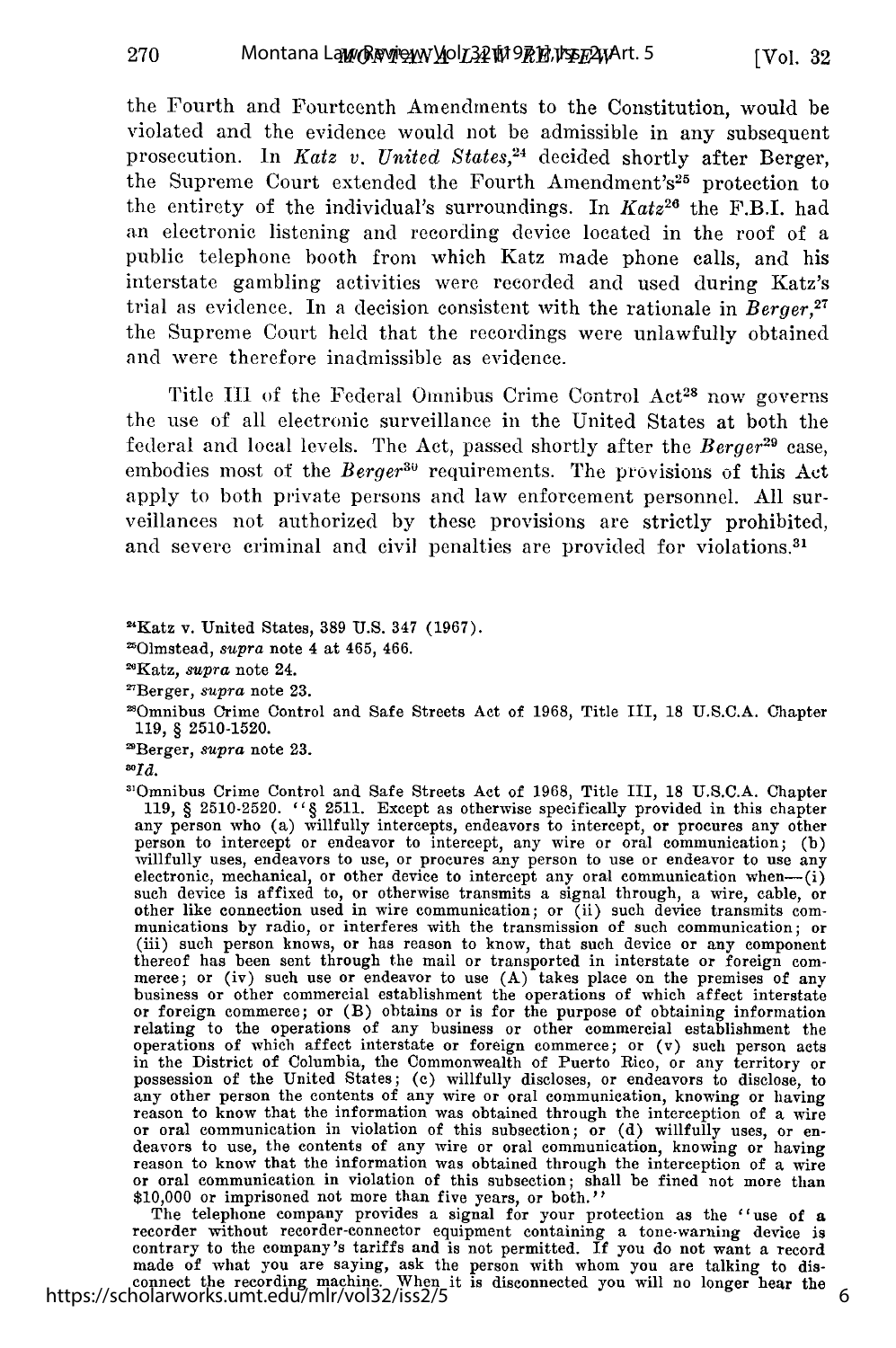The manner of obtaining authorization for "interception of wire or oral communication" is governed by Sections 2516 and 2518. Section 251632 provides that the Attorney General of the United States, or his designated assistant, may apply to a Federal judge of competent jurisdiction for authorization for such interception by the F.B.I. or other Federal agency having investigative responsibility under Section 2518 (7). Application prior to interception is dispensed with in certain "emergency situations." Such surveillance may be used in the investigation of a large number of enumerated Federal Crimes, including conspiracy to commit any of those enumerated.

In order to secure authorization, the application section 2518<sup>33</sup> must also be complied with. This section requires that the application for an electronic surveillance must include (1) the identity of the officer making the surveillance; (2) a statement of the facts giving rise to probable cause to believe that a crime has been, is being, or is about to be committed; (3) a description of the nature of the intended surveillance; (4) a description of the location or place of the surveillanco; (5) the identity of the person, if known, committing the offense and whose communications are to be intercepted; (6) a statement as to what other investigative procedures have been tried and failed or why they would appear likely to fail or to be too dangerous if tried; and (7) a statement as to the period of time for which the surveillance will be maintained.

Upon such application, the judge may allow such surveillance<sup>34</sup> if he determines that: (1) there is probable cause to believe that the surveillance will uncover evidence of such crime; (2) normal investigative procedures have been tried and have failed or would be dangerous or likely to fail if tried; and (3) there is probable cause to believe that

<sup>34</sup>*Id.* at § 2518 (2).

<sup>&#</sup>x27;beep' tone." This is an administrative provision and failure to comply may result

in the loss of your telephone. *"§* 2520. Any person whose wire or oral communication is intercepted, disclosed, or used in violation of this chapter shall (1) have a civil cause of action against any person who intercepts, discloses, or uses, or procures any other person to intercept disclose, or use such communications, and (2) be entitled to recover from any such person—(a) actual damages but not less than liquidated damages computed at the rate of \$100 a day for each day of violation or \$1,000, whichever is higher; (b) puni-<br>tive damages; and (c) a reasonable attorney's fee and other litigation costs reason-<br>ably incurred. A good faith reliance on a court or 2518 (7) of this chapter shall constitute a complete defense to any civil or criminal action brought under this chapter."

<sup>&</sup>lt;sup>22</sup>Id. at § 2516 (1), (2). These crimes include espionage, treason, riots, atomic energy, murder, kidnapping, robbery, extortion, bribery in sporting contests, transmission of wagering information, bribery of public officials, witnesses or jurors, obstruction of criminal investigation, Presidential assessinations, interference with -commerce by threats or violence, interstate and foreign travel or transportation in aid of racketeering enterprises, offer, acceptance or solicitation to influence operations of employee benefit plan, theft from interstate commerce, embezzlement from pension and welfare funds, interstate transportation of stolen property, counterfeiting, illicit drug traffic, and extortionate credit transactions.<br><sup>22</sup>*Id.* at § 2518 (1-10).

Published by ScholarWorks at University of Montana, 1971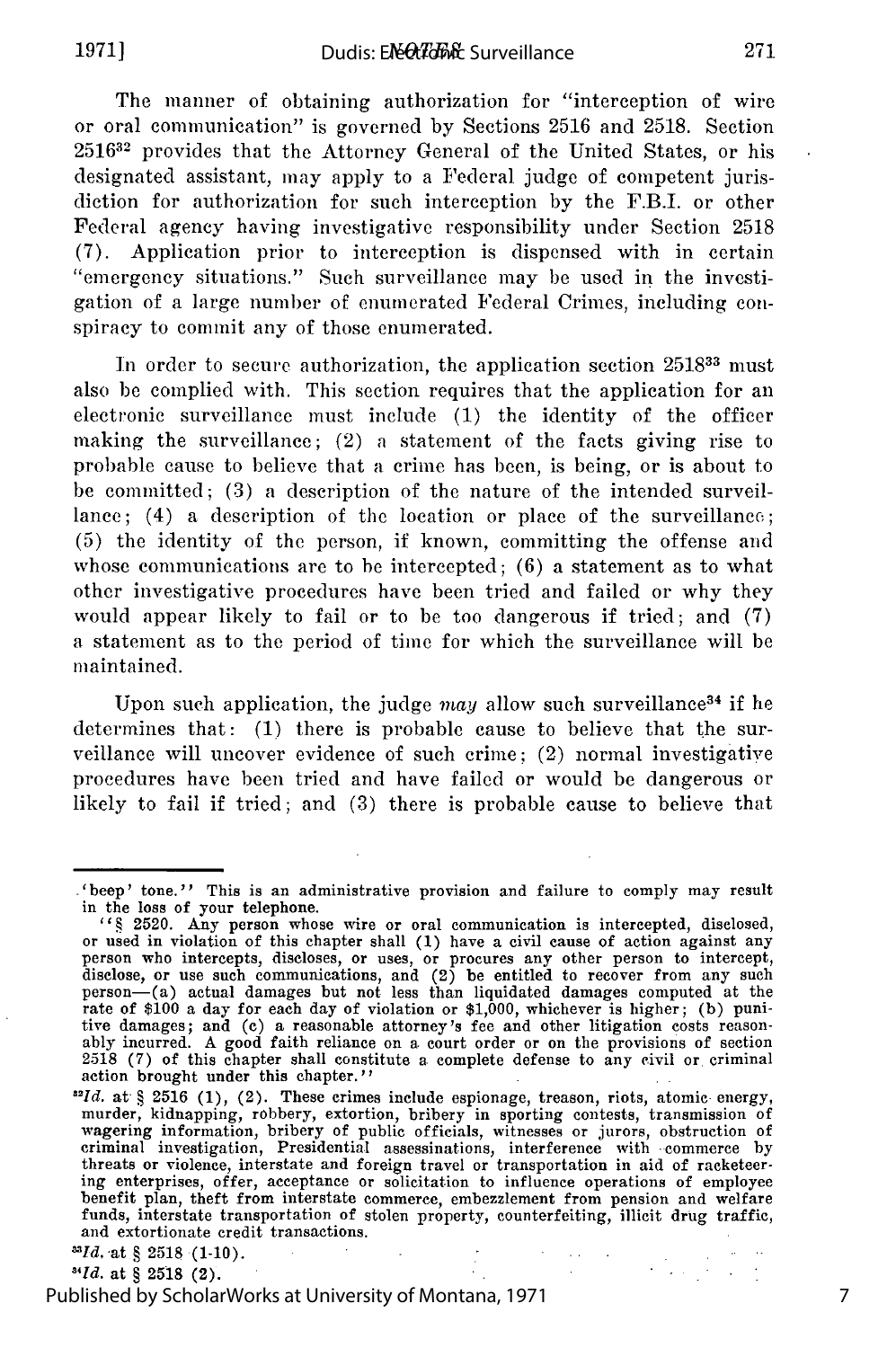8

the place subject to surveillance is being used, or is about to be used, in connection with the offense or is either leased to or commonly used by the suspect.

Each order authorizing electronic surveillance must specify the identity of the person subject to surveillance, the place where the surveillance is to occur, the nature of the communications to be intercepted, and the period during which surveillance is authorized. No surveillance may be authorized for a period longer than necessary to obtain the object of the authorization, nor for more than thirty days. Extensions may be granted in some cases.<sup>35</sup>

Sections 2516 and 2518 (10) (a) provide for the suppression of evidence obtained by unauthorized surveillance, by surveillance not in conformity with the authorization, or by surveillance made pursuant to an authorization order insufficient on its face. This provision applies to trials, hearings, or proceedings before any court, agency or authority of the United States, any State, or political subdivision thereof.

Section 2518 (8) (d) requires that the person subjected to surveillance be notified of that fact within ninety days of the surveillance. Such notification may be delayed for good cause shown to a judge of competent jurisdiction.

The Omnibus Crime Control Act also prohibits the manufacture, distribution, possession and advertising of wire or oral communication intercepting devices<sup>36</sup> to the general public.

Section 2510 provides for the recovery of civil damages. Damages are to include actual as well as punitive damages, and the plaintiff is also permitted to recover attorney's fees.

#### *ELECTRONIC SURVEILLANCE IN MONTANA AND MONTANA HOUSE BILL 3843T*

At present a Montana prosecutor is unable to use evidence obtained through electronic surveillance by state or local law enforcement officers. Section 2516 (2) of Title III of the Omnibus Crime Control Act provides that:

The principal prosecuting attorney of any State, or the principal prosecuting attorney of any political subdivision thereof, if such attorney is authorized by a statute of that state to make application<br>to a state court judge of competent jurisdiction for an order authorizing or approving the interception of wire or oral communi-<br>cations, may apply to s conformity with section 2518 of this chapter and with the applicable State statute an order authorizing, or approving the interception of wire or oral communications by investigative or law enforcement

*"Id.* at **§ 2518** (4-5). *-Id.* at **§ 2512.**

87H.B. 384, 42nd Session **(1971).** Introduced **by** Representatives Lucas (Republican from Custer County) and Lanthorne (Republican from Lewis and Clark County). https://scholarworks.umt.edu/mlr/vol32/iss2/5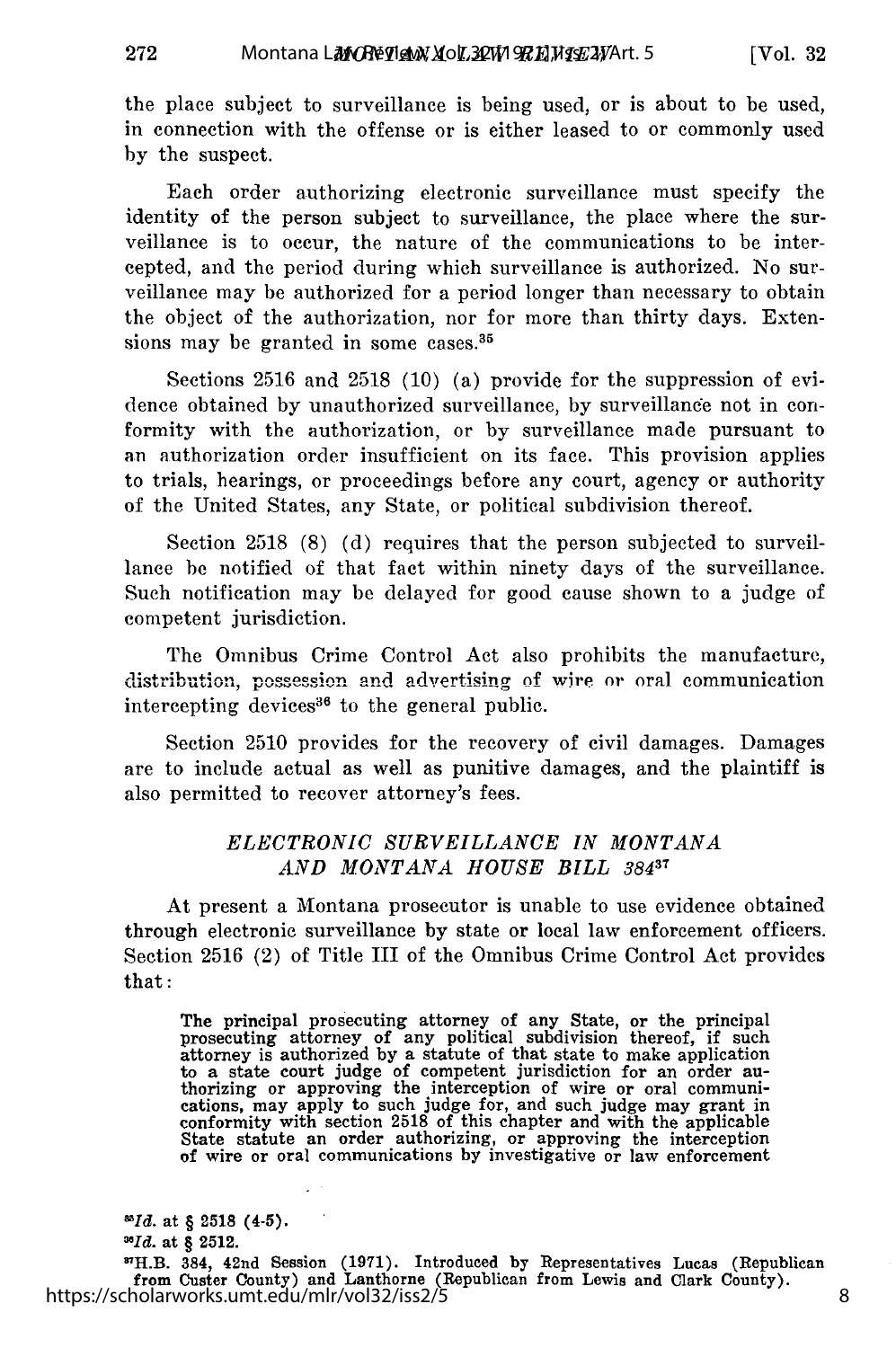officers having responsibility for the investigation of the offense<br>of murder, kidnapping, gambling, robbery, bribery, extortion, or<br>dealing in narcotic drugs, marijuana or other dangerous drugs, on<br>other crime dangerous t

As noted above, evidence obtained by unauthorized interception is inadmissible and can be suppressed in criminal prosecutions in state courts. Montana does not have a statute authorizing the prosecutor to apply for a court order authorizing such interception.

In deed, the Revised Codes of Montana have only six sections that could be construed to pertain to electronic surveillance. Three of these, R.C.M. 1947, Sections 94-3321, 94-3322 and 94-35-220 are concerned with telegraphic communications. Sections 94-3321 and 94-3322 prohibit the disclosure or alteration of a telegram without a court order or permission of the addressee. Section 94-35-220 prohibits the learning of the contents of a telegram by machine, instrument, contrivance, or any other manner. The fourth section 94-3203 prohibits the tapping of telephone or telegraph lines by any means and by any persons, apparently including law enforcement officers. The last two statutes, Sections 94- 35-274 and 94-35-275,<sup>38</sup> have not been construed and are evidently relatively unknown. Section 94-35-275 probably should be construed as providing an exception to a law enforcement official from the misdemeanor sanctions of Section 94-35-274. Under the Omnibus Crime Control Bill, any wiretap that a county attorney might attempt to establish under this statute would be illegal for failure to comply with the requirements of *Berger39* and *Katz40 .*

Even though the prosecutor in Montana is precluded by the provisions of 18 U.S.C. 2510 *et seq.* from using evidence gathered by local law enforcers through the use of electronic surveillance techniques, knowledge of the statutes' authorization provisions may still be relevant in some cases. For example, a Montana prosecutor may have occasion to use such evidence which has been gathered by federal law enforcement officers investigating suspected federal crimes.

Under the state option that is provided for in Title III<sup>41</sup> states may adopt statutes that permit wiretapping on the state and local level. On

273

**<sup>8</sup>**<br>**18 REVISED CODES OF MONTANA, 8, 94.35.974** (1947). [Hereinafter cited as R.C.M. 1947] This section states: "It shall be unlawful to record or cause to be recorded by use<br>of any hidden electronic or mechanical device which reproduces a human conversa-<br>tion without the knowledge of all parties to the conversa constitute a misdemeanor." R.C.M. 1947, § 94-35-275. (This section states: "Section 94-35-274 shall not apply to duly elected or appointed public officials or employees when such transcription or recording is done **in** the performance of official duty; and persons speaking at public meetings or given warning of such recording.") 'Berger, *supra* note 23.

<sup>&#</sup>x27;Katz, *supra* note 24.

<sup>&</sup>quot;Omnibus Crime Control and Safe Streets Act of 1968, Title III, 18 U.S.C.A. Chapter **119, §** 2510-2520.

Published by ScholarWorks at University of Montana, 1971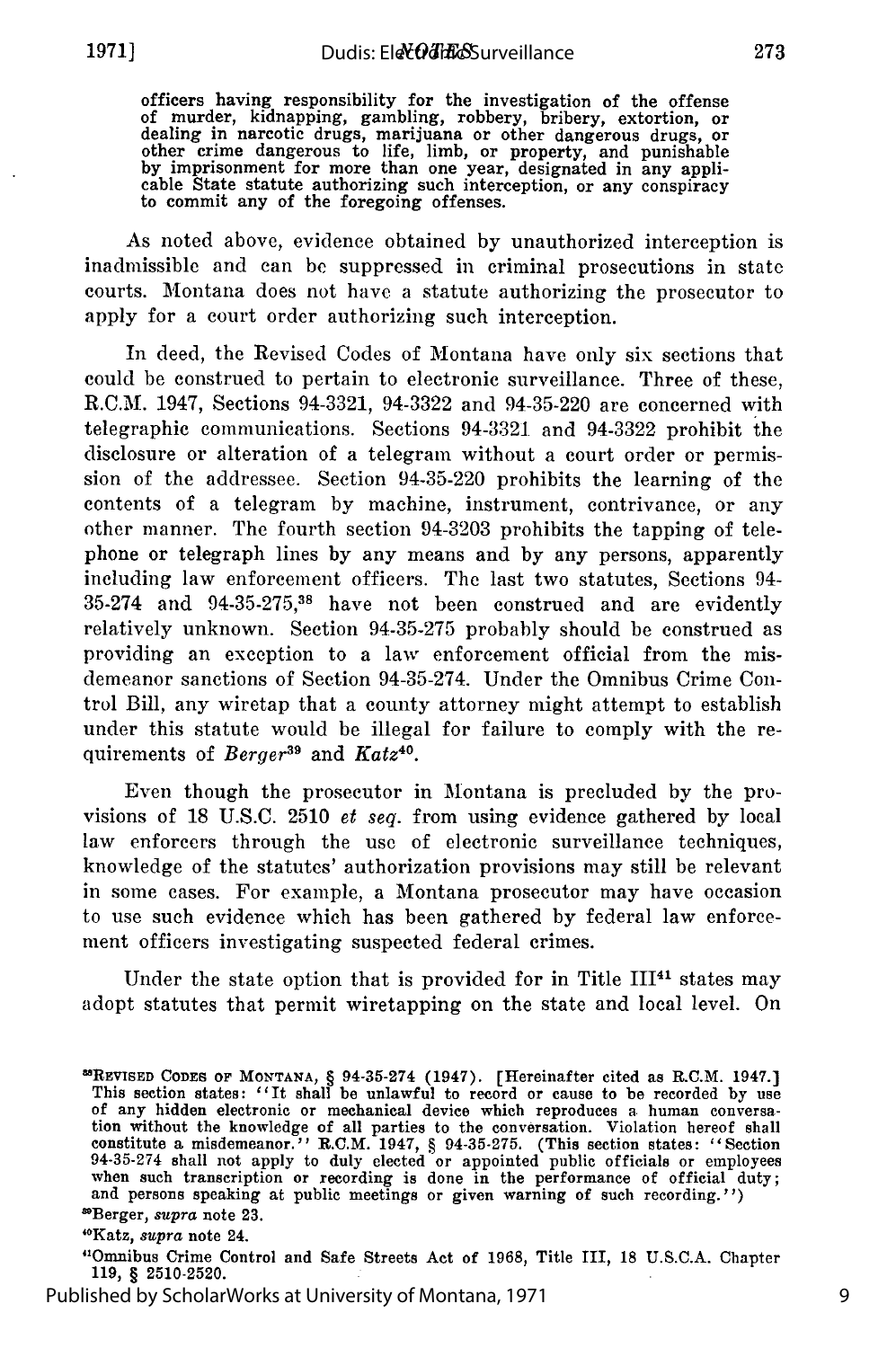February 11, 1971, Bill No. 384<sup>42</sup> was introduced in the Montana House of Representatives. This bill fulfilled all of the U.S. Supreme Court requirements as set forth in *Katz43* and *Berger,4 4* and compiled with Title III of the Omnibus Crime Control Act. The Montana House of Representatives passed the bill by a vote of 65-39; however, on February 22, 1971 the Montana Senate, by adopting an unfavorable Senate Judiciary Committee report, killed Bill No. 384.45

This proposed bill would have authorized the Attorney General of Montana and the 56 county attorneys, under certain specified conditions, to engage in limited electronic surveillance. House Bill 384 incorporated various requirements and safeguards so that the privilege of electronic surveillance would not be abused.

Either the Attorney General or the county attorney would have been compelled to show that reasonable grounds existed to justify a belief that a serious offense had been or would be committed,<sup>46</sup> and that electronic surveillance was the only feasible method to obtain the necessary evidence for a conviction.<sup>47</sup> Electronic surveillance, as stated in House Bill 384, would have been limited to crimes involving bribery, extortion, influencing, threatening or injuring a public officer including jurors or witnesses. The bill also would have authorized electronic surveillance for crimes involving serious bodily harm and the sale of dangerous drugs.<sup>48</sup> The Montana bill was slightly more restrictive than the Omnibus Crime Control Act in that is did not provide, as does Title III, for electronic surveillance in situations involving threats to property.49 The Montana bill also provided for a maximum fine of \$500 and/or confinement for up to six months in the county jail for any unauthorized electronic surveillance.<sup>50</sup>

In order to obtain an authorization for electronic surveillance, either the county attorney or the Attorney General would have been compelled to comply with the application section of House Bill 384.<sup>51</sup> This section required that the application for an electronic surveillance must include: (1) the identity of the officer making the surveillance; (2) a statement of the facts giving rise to the belief that electronic surveillance

*19Id.* **at § (3).**

*"Id.* **at** §§ **(5) (a)** (i-v), **(b), (c)** (i-iv), **(d)** (i-v), and (e). https://scholarworks.umt.edu/mlr/vol32/iss2/5

k.

**<sup>2</sup>IH.B.** 384, 42nd Session **(1971).**

**<sup>&#</sup>x27;"Katz,** *supra* **note 24.** 4Berger, *supra* **note 23.**

**<sup>&#</sup>x27; 5 H.B.** 384, 42nd Session **(1971).** Members of the' Senate Judiciary Committee are: Leonard Vainio, Jean Turnage, Stan Stephens, James Shea, Jack Rehberg, **Jim** Moore, William Hafferman, **John** Sheehy and **P. J.** Gilfeather. According to Governor Ander- son *'s* Office, the only votes that were recorded were the third reading's floor vote, son's Office, the only votes that were recorded were the third reading's floor vote, which is an oral vote of yea and nay.

*<sup>&#</sup>x27;Id.* at § **(4) (d)** (i-ii).

*<sup>&</sup>quot;Id.* at § (4) **(d)** (iii). *1id.* at § (4) **(d)** (i).

*<sup>&#</sup>x27;Ord.*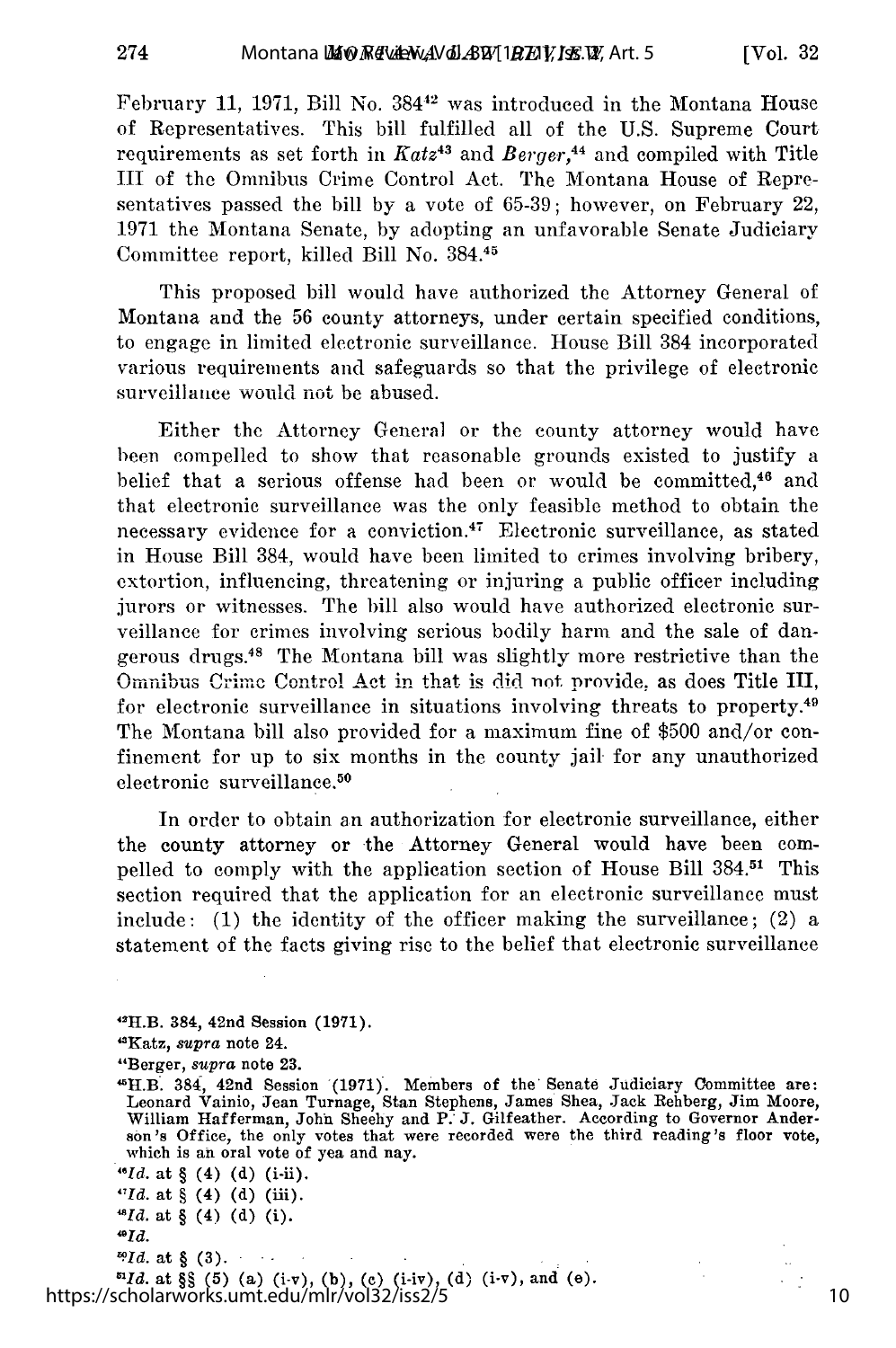is necessary; (3) a statement why other procedures of investigation would lead or have led to failure; (4) a statement concerning whether other applications have been previously submitted concerning electronic surveillance in the particular situation; (5) the identity of the persons for whom the surveillance is planned; (6) the nature and location of the surveillance equipment; (7) description of the type of communication sought to be intercepted; (8) the identity of the agency attempting to establish the surveillance; and (9) a statement detailing the period of time for which the electronic surveillance is to be authorized. Although a time limit of 30 days was the maximum period of time for which any electronic surveillance could be conducted, the bill provided that an extension of this time period could be granted upon proof of the necessity of such extension.<sup>52</sup>

The defeated bill is similar to an electronic surveillance bill that was to be submitted to the 1973 Montana legislature as part of the new criminal law proposals that were drafted by the Montana Criminal Law Revision Commission. Due to the defeat of Bill No. 384, the Montana Criminal Law Revision proposals will not include a "wiretap" bill. For the present at least, any electronic surveillance that is done in Montana must be under the authority of the Omnibus Crime Control Act, and the fruits of any unauthorized state surveillance will not be admissible into evidence at a trial.

## *THE PRESENT STATE OF THE LAW IN REGARD TO ELECTRONIC SURVEILLANCE*

In the last two years, the Supreme Court has handed down several decisions in regard to electronic surveillance. *Alderman v. United States, Ivanov v. United States,* and *Butenko v. United States,53* were decided in 1969. Alderman was convicted of conspiring to transmit murderous threats in interstate commerce, and Ivanov and Butenko were convicted of conspiring to transmit to the Soviet Union information relating to the national defense of the United States. In all of these cases, the Federal Government utilized information that had been obtained through the use of electronic surveillance. The government contended that no information was obtained through the use of electronic surveillance that was relevant to the decision of the defendants' guilt. For this reason, the government refused to permit the defendants to examine the evidence that was obtained through the use of electronic surveillance.

In a 6-3 decision the Supreme Court held that the electronic surveillance records of the Federal Government must be turned over to the defendants in order to determine whether or not the information obtained through the surveillance had made a substantial contribution

 $^{52}Id.$  at § (5) (f).

<sup>&</sup>quot;Alderman v. United States, Ivanov v. United States, and Butenko v. United States, **394 U.S. 165 (1969).**

Published by ScholarWorks at University of Montana, 1971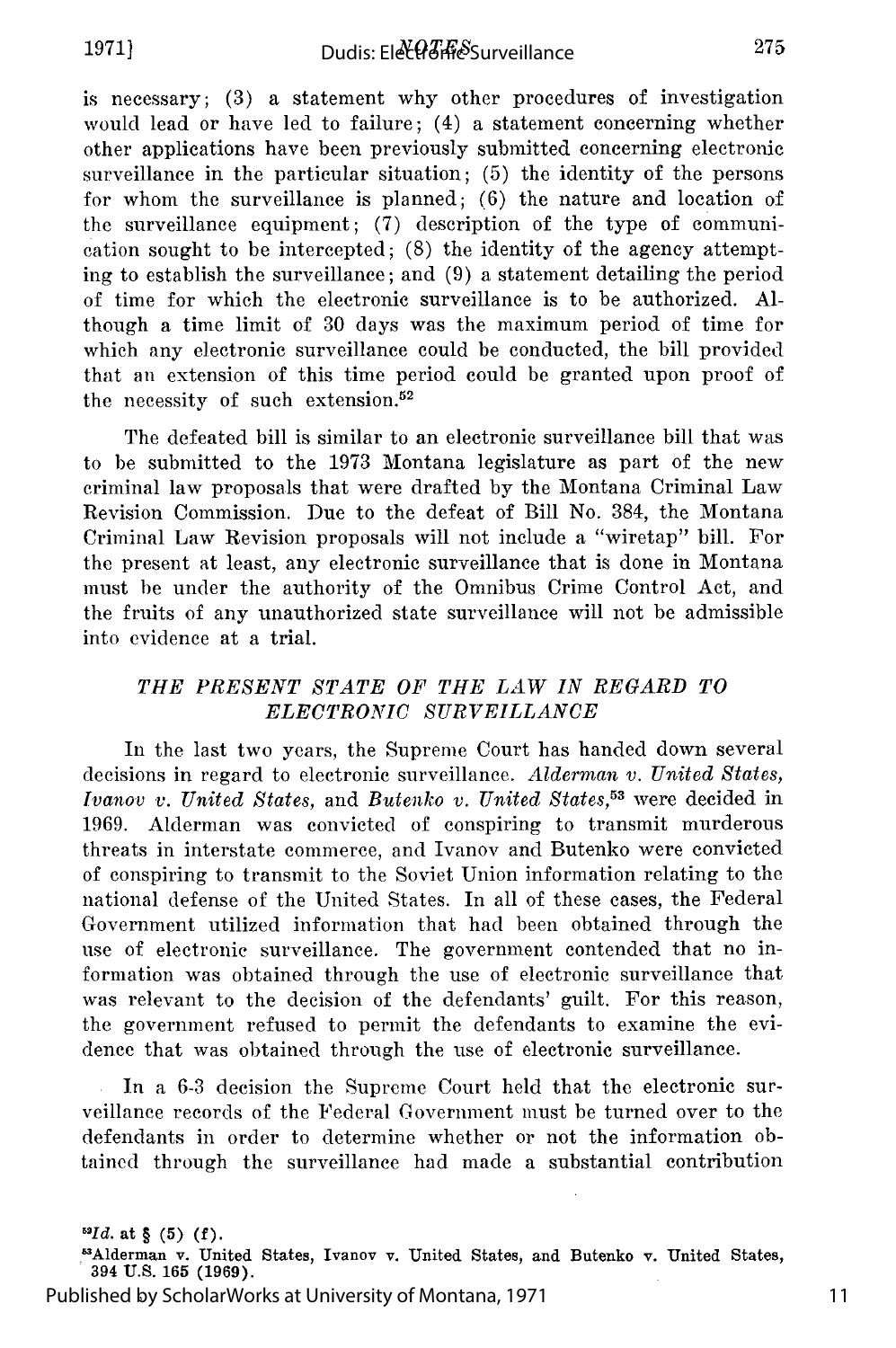to the evidence that was used against the defendants. The Supreme Court stated that this would preserve the adversary system of criminal law. The prosecution would have to convince the trial court that all of the evidence that was produced against the defendants was independent in origin, and the defendants would have an ample opportunity to show that the evidence of the Government was "tainted" by an illegal electronic surveillance.<sup>54</sup>

The Justice Department under the Nixon Administration has enlarged the statutory limitations of the Omnibus Crime Control Act by claiming the right to eavesdrop without judicial authorization in cases where it believes that domestic persons are trying to "attack and subvert the government by unlawful means."<sup>55</sup> This authority is alleged to arise from the duty of the President to defend the Nation's security, and is claimed to be independent of court supervision and the limitations of the Constitutional safeguards of the Fourth Amendment.

The department of Justice has revealed that the late Reverend Martin Luther King Jr.; Muhammad Ali; Elija Muhammad, head of the Black Muslims; Lawrence Plamandon, a white militant; and five of the Chicago Seven defendants: David Dellinger, Bobby Seale, Jerry Rubin, Tom Hayden, and Rennie Davis were victims of illicit electronic surveillance. By early 1971, federal district courts were asked to rule on this "new" policy of the Department of Justice.<sup>56</sup>

The federal district courts, in the Chicago Seven case,<sup>57</sup> affirmed this position. However, other federal courts have ruled against the position of the government. The Justice Department asked the 6th Circuit Court of Appeals in Cincinnati on February 5, 1971, to set aside a ruling by U.S. District Court Judge Damon J. Keith of Detroit. Judge Keith ruled against the Justice Department's electronic surveillance policies in the case of an alleged bombing by White Panther Lawrence "Pun" Plamandon. Keith held that the Attorney General, acting for the President, has no authority to conduct electronic surveillance in domestic national security cases without prior court approval. On April 8. 1971, the Sixth Circuit Court of Appeals, in *United States v. United States District Court for the Eastern District of Michigan, Southern Division and Honorable Damon J. Keith*,<sup>58</sup> held that the federal government cannot conduct wiretaps of domestic groups without a court order.

276

https://scholarworks.umt.edu/mlr/vol32/iss2/5

INardone, *supra* note 12.

<sup>5</sup>Congressional Quarterly Weekly Report, Feb. 19, 1971, at 429-30. This article pro- vides a comprehensive study of the current wiretapping issue.

*MId.* at 430.

<sup>&</sup>lt;sup>57</sup>People v. Hoffman, 260 N.E.2d 351 (1970).

<sup>&</sup>lt;sup>39</sup>United States of America v. United States District Court for the Eastern District of Michigan, Southern Division, Damon J. Keith, 39 U.S.L.W. 2574, .... F.2d .... (5th Cir. 1971). The court stated at 2575: "It should b judicial review requirements do not prohibit the President from defending the existence of the state. Nor does the Fourth Amendment require that law enforcement officials be deprived of electronic surveillance. What the Fourth Amendment does is to establish the method they must follow."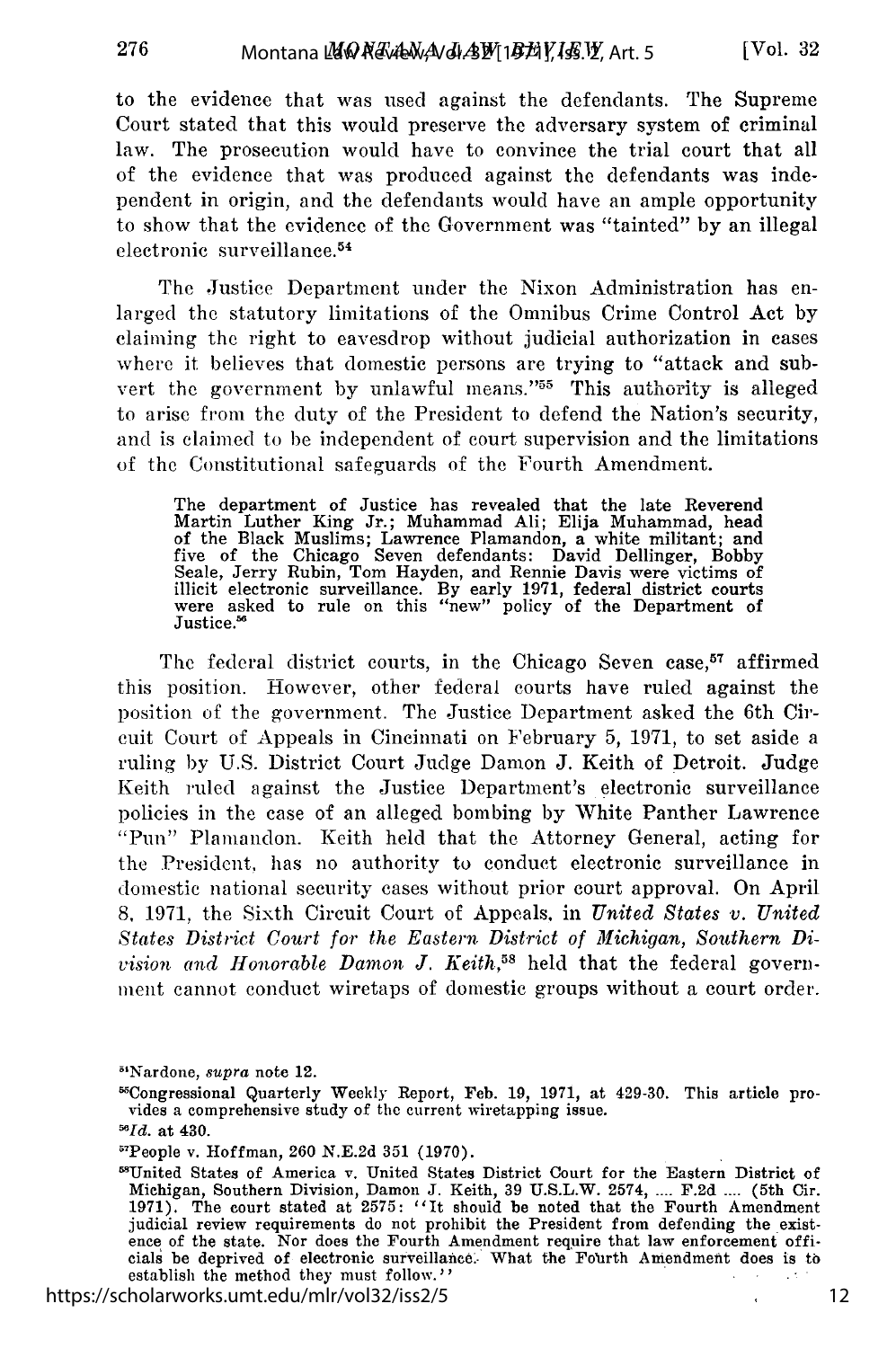With regard to unauthorized "electronic surveillance" the Fifth Circuit Court of Appeals, in *United States v. Clay,59* held that foreign intelligence surveillance without judicial warrant was not a constitutional violation. The problem of unauthorized electronic surveillance of espionage agents will have to be resolved by the Supreme Court of the United States.

Various arguments exist for and against legalized electronic surveillance.60 Opponents to electronic surveillance usually argue that any evidence obtained in this manner is a clear violation of the Fourth and Fifth Amendments to the Constitution of the United States and is a pernicious invasion of the right to privacy. Opponents also claim that this is the first step towards a police state in that the "suspect" is completely unaware of this surveillance. Secret spying has no place in a democracy and is not consistent with the goals of our nation.

The proponents of this type of surveillance usually believe that law enforcement officials should be free to pursue all of the modern scientific inventions to aid the police in apprehending criminals. The proponents also claim that electronic surveillance is in the public interest, and that statutes can be passed which regulate against the possible abuses that may exist. The argument is also put forth that police are going to use electronic surveillance whether or not the information obtained is admissible at a trial, and therefore, statutes should be passed to regulate against this possible abuse.

Attorney General Mitchell is strongly in favor of the use of electronic surveillance and believes that this is one of the most effective tools of the modern law enforcement officer.<sup>61</sup> Former Attorney General Ramsay Clark believes that electronic surveillance should be reserved for cases involving our national security.<sup>62</sup> Mr. Clark believes that wiretapping is a waste of time, money, and talent and that any evidence obtained is of limited value in the courts.

Wiretapping is an emotionally charged issue, and no one seemes to have a clear conception of its worth. A Gallup Poll,<sup>63</sup> in August of 1969, found the nation divided on wiretapping, with 46 per cent favoring the practice, 47 per cent opposed to the practice, and 7 per cent undecided. Only time, and the Supreme Court of the United States, will be able to answer all of the problems that have been raised by expanded use of electronic surveillance.

<sup>&</sup>quot;United **States v. Clay, 430 F.2d 165 (5th** Cir. **1970), cert.** granted, limited to question 4, **39** U.S.L.W. **3297 (U.S.** Jan. **11, 1971).**

<sup>1114</sup> Cong. Ree. 14706-14745 **(1968).** (Debate of Title III of **the** Omnibus Crime Control Bill).

OCongressional Quarterly, supra note **55** at 430.

*<sup>62</sup> 1d. <sup>6</sup> 31d.*